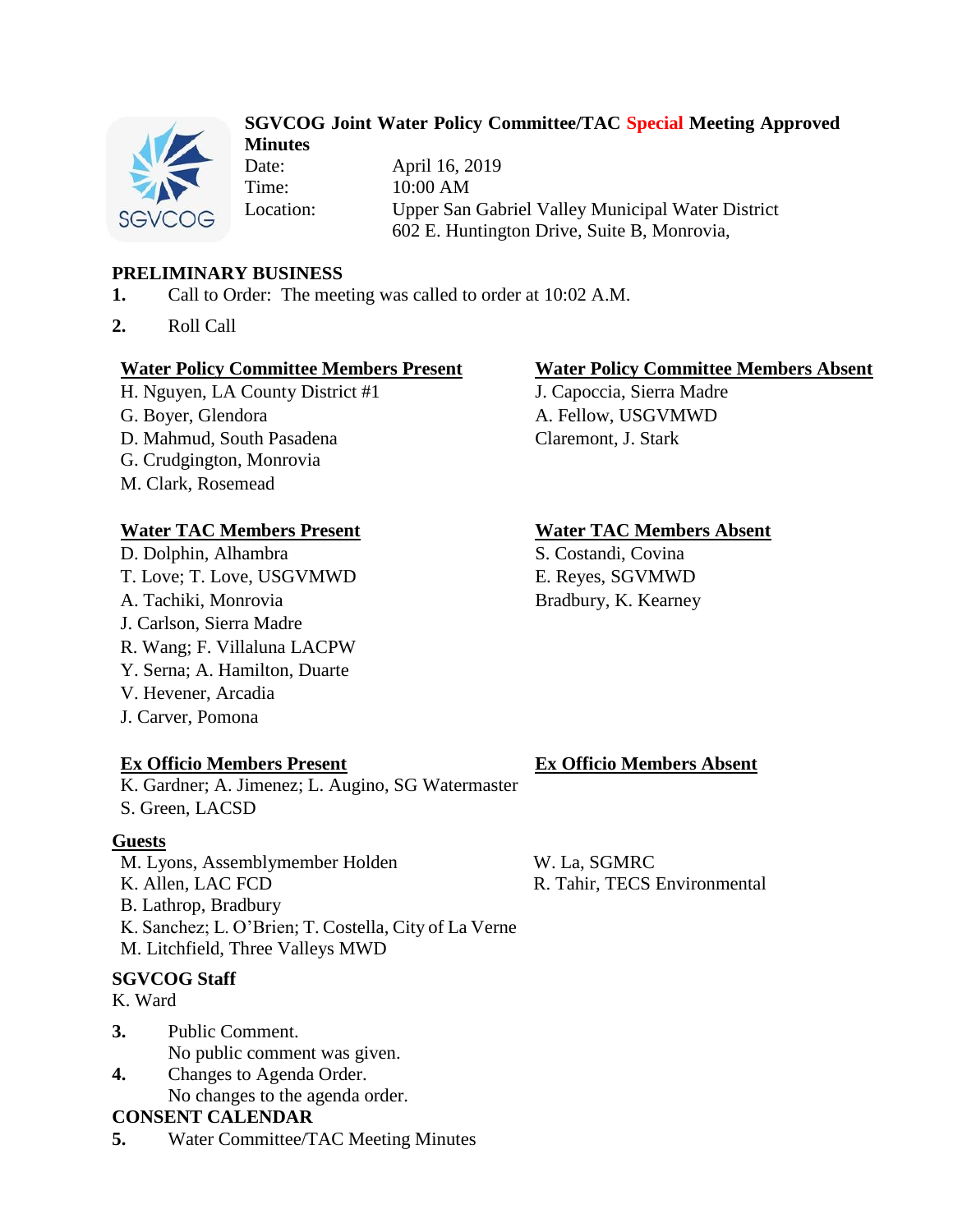LA County Public Works staff requested to modify the minutes to reflect an abstain position on all legislative items at the March meeting (Items 6 through 8). **There was a motion to approve the consent calendar as amended. (M/S: J. Carlson/D. Dolphin).**

### **[MOTION PASSED]**

| <b>AYES:</b>    | Alhambra, Arcadia, Monrovia, Glendora, Sierra Madre, South Pasadena, |  |  |  |  |
|-----------------|----------------------------------------------------------------------|--|--|--|--|
|                 | USGVMWD, LACPW, LA County District #1, Rosemead, Pomona, Duarte      |  |  |  |  |
| <b>NOES:</b>    |                                                                      |  |  |  |  |
| <b>ABSTAIN:</b> |                                                                      |  |  |  |  |
| <b>ABSENT:</b>  | Bradbury, Claremont, Covina, SGVMWD                                  |  |  |  |  |

### **ACTION ITEMS**

**6.** HR 1497: Water Quality Protection and Job Creation Act

K. Ward presented on this item. D. Mahmud asked if there is a Senate equivalent of this bill. S. Green noted that LACSD has sent a support letter for this bill as well. The Upper District plans to send a position of support at the next Board meeting.

### **There was a motion to recommend the Governing Board support HR 1497. (M/S: M. Clark/T. Love). [MOTION PASSED]**

|  |  | MU1U1U1A00E1 |  |                                         |
|--|--|--------------|--|-----------------------------------------|
|  |  |              |  | Glendora, Sierra Madre, South Pasadena, |
|  |  |              |  |                                         |

| <b>AYES:</b>   | Alhambra, Arcadia, Monrovia, Glendora, Sierra Madre, South Pasadena, |  |  |  |  |
|----------------|----------------------------------------------------------------------|--|--|--|--|
|                | <b>USGVMWD, Rosemead, Pomona, Duarte</b>                             |  |  |  |  |
| <b>NOES:</b>   |                                                                      |  |  |  |  |
|                | <b>ABSTAIN:</b>   LA County District #1, LACPW                       |  |  |  |  |
| <b>ABSENT:</b> | Bradbury, Claremont, Covina, SGVMWD                                  |  |  |  |  |

# **LEGISLATIVE UPDATE**

**7.** Legislative Updates

K. Ward presented on this item. Updates on the status of AB 1093 (Rubio), 755 (Holden), and AB 1204 (Rubio) were given. AB 1404 (Rubio) was pulled from Committee due to concerns about the language in the bill and will become a two year bill.

# **UPDATE ITEMS**

**8.** Measure W Implementation Update

D. Mahmud provided updates on this item. She provided updates based on a presentation given by LA County Public Works/FCD, Dan Lafferty at the SGVCOG General Assembly. FCD is now focusing on submitting Regional Oversight Committee appointments to the BOS before Watershed Area Steering Committee (WASC) appointments. WASC appointments are anticipated to be made in May. The goal for the Regional Oversight Committee is to approve appointments by the end April. The Regional Board will be a nonvoting member. The FCD anticipates circulating draft language regarding the credit, senior low-income exemption and appeals process in May and there will be a stakeholder process. The LA River Plan and San Gabriel River Greenway Network are being developed concurrently, and will inform future projects. This could be a potential presentation at a future Water Committee meeting.

K. Allen answered question on the Safe Clean Water Program. He suggested that future agendas should refer to Measure W as the Safe Clean Water Program, to provide consistent branding.

- **9.** State Auditor Report No. 2017-118 Recommendations Update This item was pulled to be discussed at next month's meeting.
- **10.** E/WMP Updates